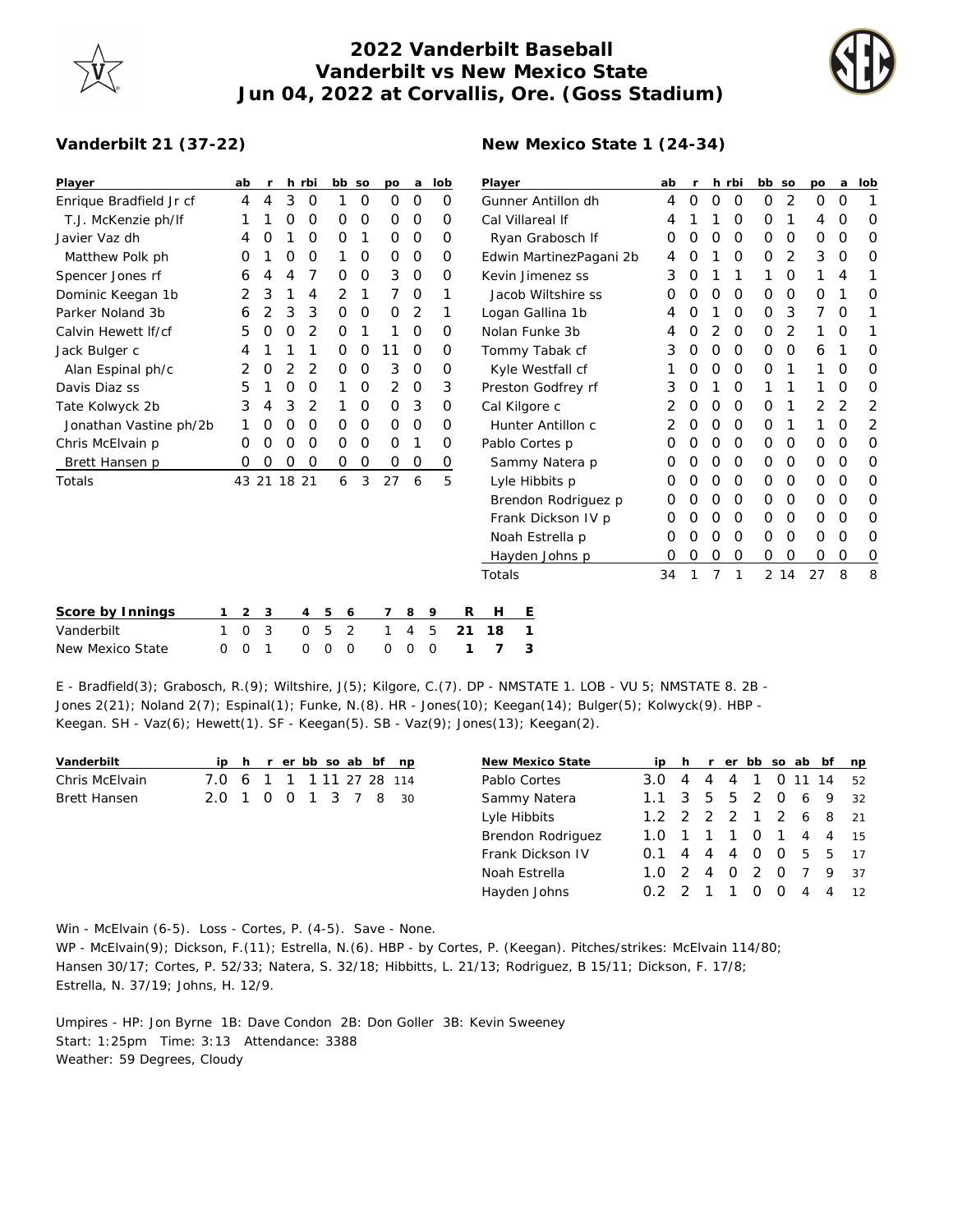

## **2022 Vanderbilt Baseball Vanderbilt vs New Mexico State Jun 04, 2022 at Corvallis, Ore. (Goss Stadium)**



| Score by Innings |  | 1 2 3 4 5 6 7                              |  |  | R                       | H F |  |
|------------------|--|--------------------------------------------|--|--|-------------------------|-----|--|
| Vanderbilt       |  |                                            |  |  | 1 0 3 0 5 2 1 4 5 21 18 |     |  |
| New Mexico State |  | $\begin{array}{ccc} & & 0 & 0 \end{array}$ |  |  | 0 0 0 1 7 3             |     |  |

Vanderbilt starters: 51/cf Bradfield; 2/dh Vaz; 34/rf Jones; 12/1b Keegan; 25/3b Noland; 21/lf Hewett; 16/c Bulger; 11/ss Diaz; 6/2b Kolwyck; 35/p McElvain;

New Mexico State starters: 43/dh Antillon, G.; 25/lf Villareal, C; 11/2b Pagani, E.; 8/ss Jimenez, K.; 10/1b Gallina, L.; 15/3b Funke, N.; 14/cf Tabak, T.; 12/rf Godfrey, P.; 13/c Kilgore, C.; 32/p Cortes, P.;

Vanderbilt 1st - No play. Bradfield singled up the middle (0-0). Vaz singled to pitcher, bunt (0-0); Bradfield advanced to second. Jones flied out to rf (1-1 KB); Bradfield advanced to third. Vaz stole second. Keegan flied into double play cf to ss to 3b, SF, RBI (3-2 BBKBK); Vaz out on the play; Bradfield scored. 1 run, 2 hits, 0 errors, 0 LOB.

New Mexico State 1st - Antillon, G. struck out swinging (1-2 FBSS). Villareal, C grounded out to 3b (0-0). Pagani, E. singled through the left side (1-2 KBKFF). Jimenez, K. grounded out to 2b (2-1 SBB). 0 runs, 1 hit, 0 errors, 1 LOB.

Vanderbilt 2nd - Noland flied out to cf (0-1 F). Hewett flied out to cf (3-2 KBKFFBFB). Bulger flied out to lf to left center (2-2 FKBB). 0 runs, 0 hits, 0 errors, 0 LOB.

New Mexico State 2nd - Gallina, L. singled up the middle (0-0). Funke, N. singled through the right side (3-2 BSBBF); Gallina, L. advanced to second. Tabak, T. reached on a fielder's choice (2-2 SBBSFF); Funke, N. out at second p to ss; Gallina, L. advanced to third. Godfrey, P. flied out to lf down the lf line (0-0). Kilgore, C. grounded out to 2b (1-0 B). 0 runs, 2 hits, 0 errors, 2 LOB.

Vanderbilt 3rd - Diaz grounded out to ss (1-0 B). Kolwyck singled to left field (0-2 KF). Bradfield walked (3-2 KFBBBB); Kolwyck advanced to second. Vaz flied out to lf (1-0 B). Jones homered to center field, 3 RBI (1-0 B); Bradfield scored; Kolwyck scored. Keegan hit by pitch (0-2 KFF). Keegan stole second, advanced to third on a throwing error by c. Noland grounded out to ss (2-2 BKKFB). 3 runs, 2 hits, 1 error, 1 LOB.

New Mexico State 3rd - Antillon, G. grounded out to 2b (0-1 K). Villareal, C singled through the right side (3-2 FBBFB). Pagani, E. lined out to ss (2-0 BB). Villareal, C advanced to second on a wild pitch. Jimenez, K. singled to center field, advanced to second on a throwing error by cf, RBI (2-2 SSBBF); Villareal, C scored. Gallina, L. struck out swinging (2-2 BFBSS). 1 run, 2 hits, 1 error, 1 LOB.

Vanderbilt 4th - Natera, S. to p for Cortes, P.. Hewett popped up to 2b (3-1 KBBB). Bulger flied out to cf (2-2 BKBS). Diaz flied out to lf (1-1 BK). 0 runs, 0 hits, 0 errors, 0 LOB.

New Mexico State 4th - Funke, N. struck out swinging (0-2 FSS). Tabak, T. grounded out to 3b (0-1 K). Godfrey, P. struck out swinging (2-2 SBFFBS). 0 runs, 0 hits, 0 errors, 0 LOB.

Vanderbilt 5th - Kolwyck walked (3-2 BBKBFB). Bradfield singled to pitcher, bunt (0-0); Kolwyck advanced to second. Vaz out at first c to 2b, SAC, bunt (0-1 K); Bradfield advanced to second; Kolwyck advanced to third. Jones singled through the left side, 2 RBI (0-1 K); Bradfield scored; Kolwyck scored. Jones stole second. Keegan walked (3-2 BKBFBB). Noland doubled down the lf line, RBI (0-1 F); Keegan advanced to third; Jones scored. Hibbitts, L. to p for Natera, S.. Hewett out at first c to 2b, SAC, bunt, 2 RBI (0-1 S); Noland scored; Keegan scored. Bulger popped up to 1b (1-0 B). 5 runs, 3 hits, 0 errors, 0 LOB.

New Mexico State 5th - Kilgore, C. struck out swinging (0-2 FFS). Antillon, G. flied out to rf (1-2 FFB). Villareal, C struck out swinging (1-2 BSSS). 0 runs, 0 hits, 0 errors, 0 LOB.

Vanderbilt 6th - Diaz walked (3-1 BBKBB). Kolwyck homered to right field, 2 RBI (0-0); Diaz scored. Bradfield grounded out to 1b unassisted (1-0 B). Vaz struck out looking (1-2 KSBK). Jones doubled down the rf line (0-0). Keegan struck out swinging (1-2 BSSS). 2 runs, 2 hits, 0 errors, 1 LOB.

New Mexico State 6th - Pagani, E. struck out swinging (1-2 SBSS). Jimenez, K. walked (3-2 SBKBBFFB). Gallina, L. struck out swinging (1-2 KFBS). Funke, N. struck out swinging (1-2 BSSS). 0 runs, 0 hits, 0 errors, 1 LOB.

Vanderbilt 7th - Rodriguez, B to p for Hibbitts, L.. Antillon, H. to c for Kilgore, C.. Noland flied out to cf (0-1 K). Hewett struck out looking (2-2 BBSSK). Bulger homered to left center, RBI (1-2 KFB). Diaz flied out to cf (1-2 KBF). 1 run, 1 hit, 0 errors, 0  $LOB.$ 

New Mexico State 7th - Tabak, T. flied out to rf to right center (1-2 FBF). Godfrey, P. singled up the middle (1-2 BKSF). Antillon, H. struck out swinging (1-2 SFBFS). Antillon, G. struck out swinging (1-2 SKBS). 0 runs, 1 hit, 0 errors, 1 LOB.

Vanderbilt 8th - Dickson, F. to p for Rodriguez, B. Kolwyck singled to center field (1-0 B). Westfall, K. to cf for Tabak, T.. Bradfield singled up the middle (3-1 BBKB); Kolwyck advanced to second. Bradfield advanced to second; Kolwyck advanced to third on a wild pitch. Vaz popped up to ss (2-0 BB). Jones doubled to left center, 2 RBI (1-1 BK); Bradfield scored; Kolwyck scored. Keegan homered to right field, 2 RBI (2-1 KBB); Jones scored. Estrella, N. to p for Dickson, F.. Noland singled to shortstop (2-2 FBKB). Hewett flied out to lf (3-2 KBKBB). Espinal pinch hit for Bulger. Espinal singled to third base (0-1 K); Noland advanced to second. Espinal advanced to second; Noland advanced to third on a wild pitch. Diaz grounded out to ss (2-2 KBBF). 4 runs, 6 hits, 0 errors, 2 LOB.

New Mexico State 8th - Espinal to c. Hansen to p for McElvain. Villareal, C grounded out to 1b unassisted (2-1 BBK). Pagani, E. struck out swinging (1-2 FBSS). Jimenez, K. grounded out to 1b unassisted (2-0 BB). 0 runs, 0 hits, 0 errors, 0 LOB.

Vanderbilt 9th - Vastine pinch hit for Kolwyck. Vastine flied out to cf (0-0). McKenzie pinch hit for Bradfield. Wiltshire, J to ss for Jimenez, K.. McKenzie reached on a fielding error by ss (0-1 K). Polk pinch hit for Vaz. Grabosch, R. to lf for Villareal, C. Polk walked (3-1 BBFBB); McKenzie advanced to second. Jones reached on a fielding error by lf (3-1 BSBB); Polk advanced to second; McKenzie advanced to third. Keegan walked, RBI (3-2 BBFBFB); Jones advanced to second; Polk advanced to third; McKenzie scored, unearned. Johns, H. to p for Estrella, N.. Noland doubled to left center, 2